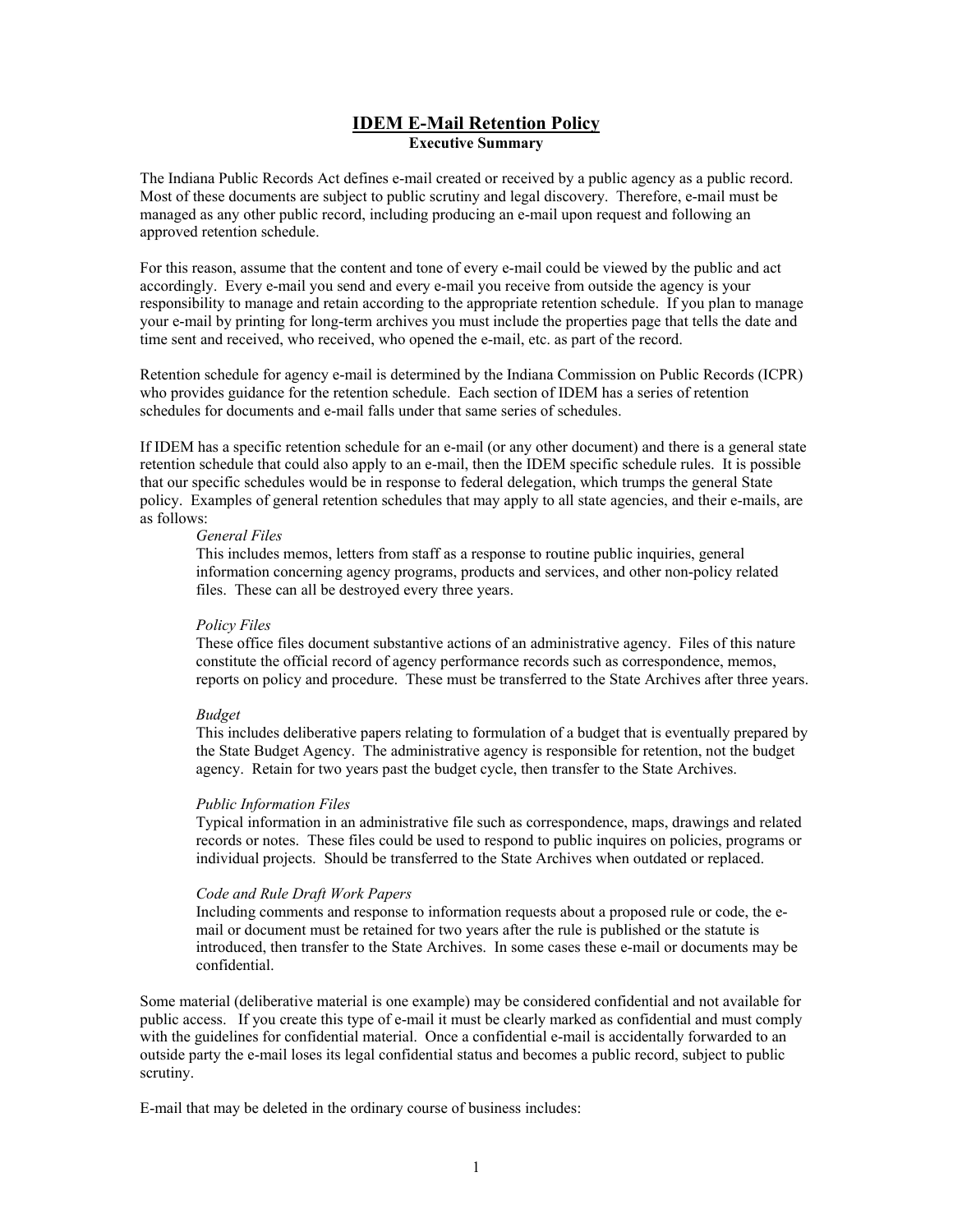- personal e-mail, which should be minimal or none based upon the agency's computer usage policy;
- attachments to an e-mail that are duplicate to forms or records stored outside the e-mail system;
- e-mail that is facilitative in nature and not used to convey information, but only an attachment;
- spam, unsolicited advertisements or sales promotions

Each section in conjunction with your branch chief and assistant commissioner within IDEM should create an e-mail filing system that all employees of the section use consistently. Much like a paper filing system, the e-mail files will assist employees in recognizing and following an appropriate retention schedule.

E-mails should be filed, archived (printed and stored in the correct place) and deleted on a regular basis in order to comply with retention schedules and public access laws. Actively managing e-mails will help reduce the strain on technology resources. It is up to each assistant commissioner to ensure that retention schedules are up-to-date and that employees are systematically using the schedules. E-mail relevant to pending or reasonably anticipated litigation must be retained even if a retention schedule allows for its alteration or destruction.

If an employee leaves service at IDEM it is the employee's responsibility to review e-mail records, download those e-mail that need to be retained onto a disk, archive (printed and stored in the correct place) or delete all e-mail according to the established retention schedule prior to leaving. The employee's manager is responsible to apply the schedule to any e-mail remaining after the employee leaves.

Each assistant commissioner is responsible for his or her office (branches and sections) so that employees are using the e-mail and document retention schedules to ensure compliance with the law. **As you cleanup your e-mail files, please review the full policy and all retention schedules available at s:/agency/public records/e-mail procedures**. OLC is available for specific guidance.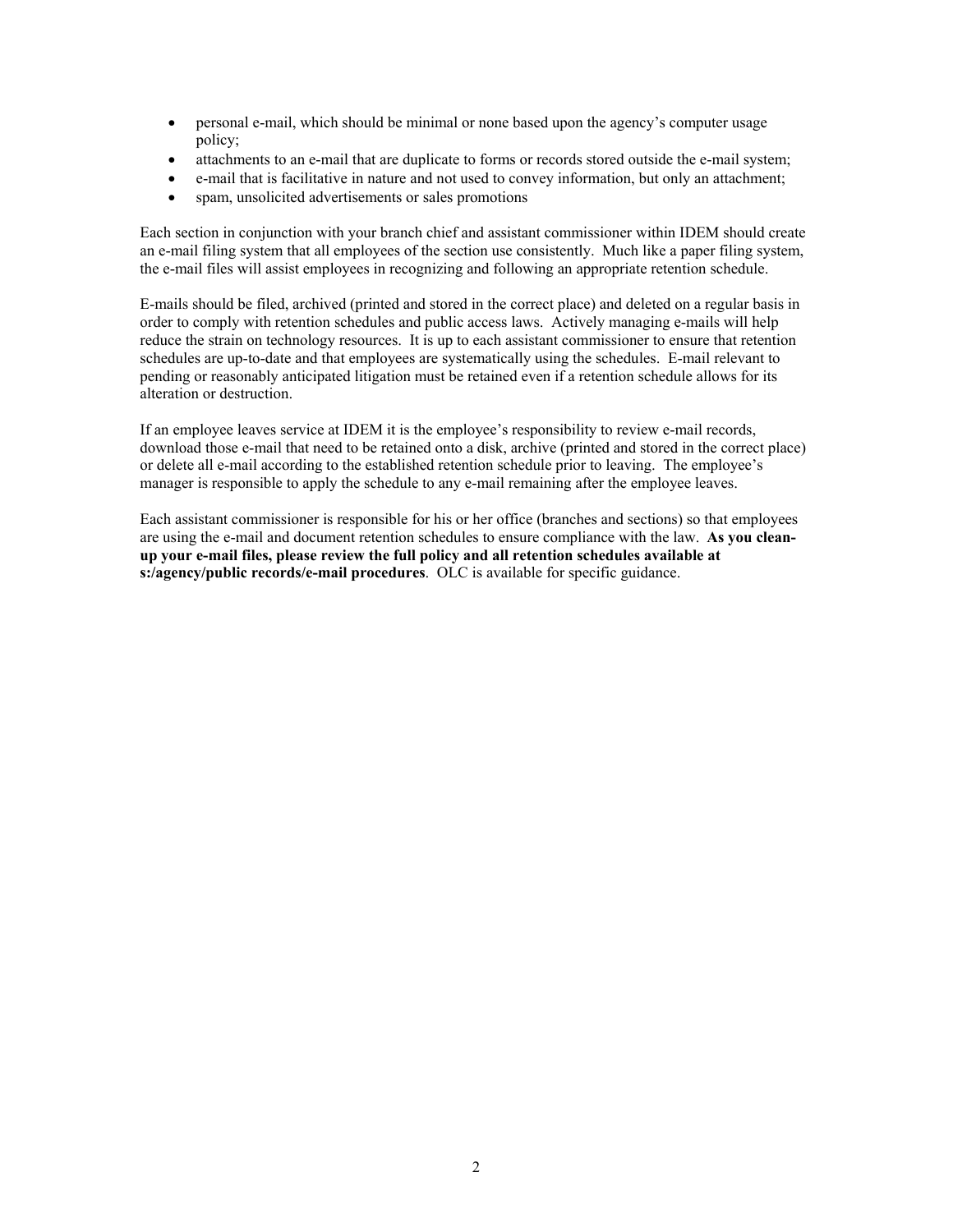# **IDEM E-mail Management Procedures**

# 1. Introduction

- a. E-mail Management Requirements
- b. Staff Responsibilities Generally
- 2. Procedures for managing e-mail
	- a. Sorting e-mail
	- b. Filing e-mail
	- c. Retrieving e-mail
	- d. Archiving and deleting e-mail
- 3. Procedures for managing e-mail when employees leave
	- a. Employee responsibilities before leaving
	- b. Supervisor responsibilities when their staff leaves
- 4. Appropriate content and distribution of e-mail
	- a. Carefully consider what you say in e-mail
	- b. Know which e-mail can be kept confidential
	- c. Exceptions to public disclosure requirements
	- d. Label confidential e-mails
	- e. Distribution of e-mail
- 5. Permissible use of state resources

Appendix A: E-mail that do not qualify as "records" under IC 5-15-5.1

Appendix B: Record Retention Schedules as they apply to E-mail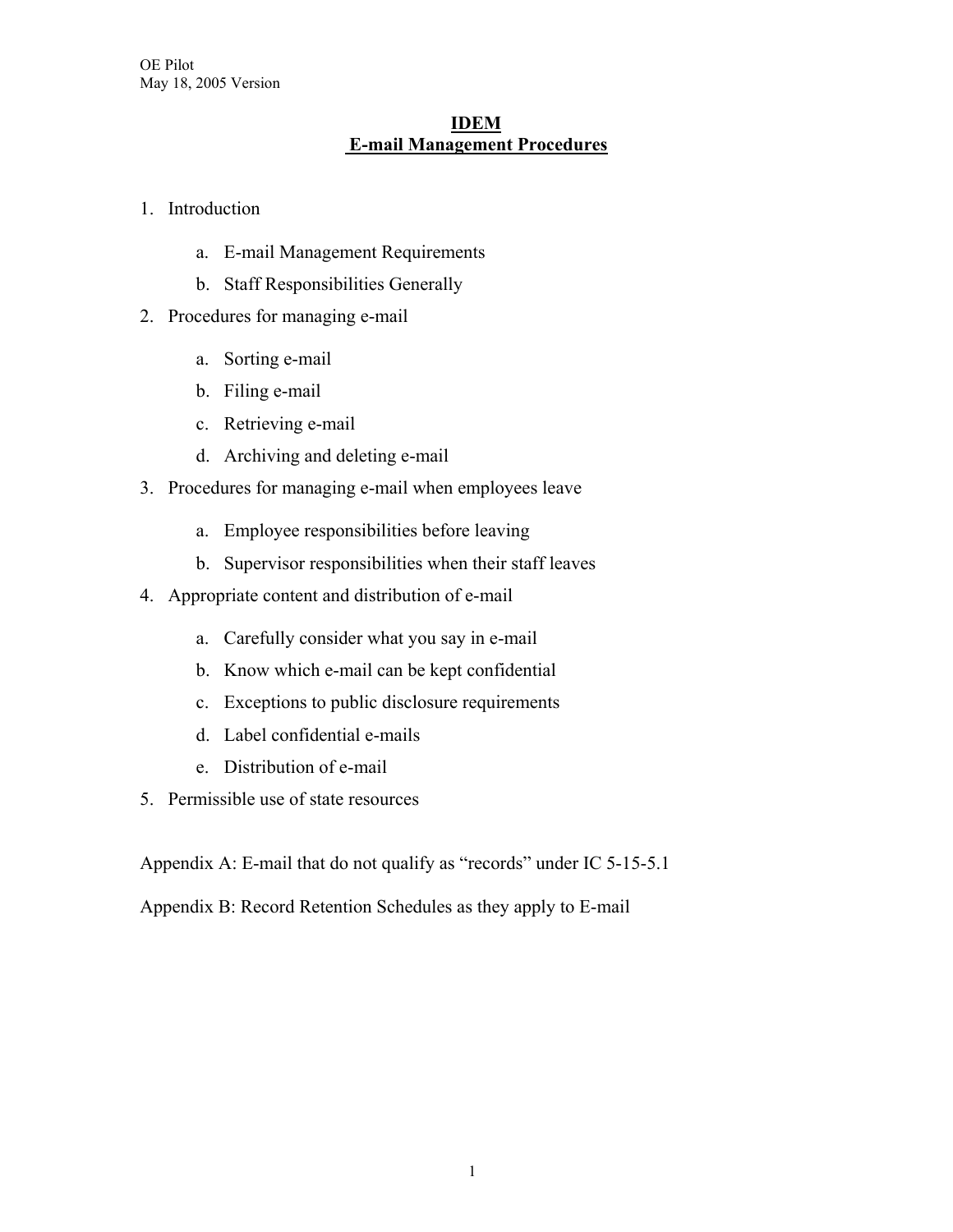## **1. Introduction**

### **(a) E-mail Management Requirements**

E-mail created or received by a public agency is a public record as defined by the Indiana Public Records Act. E-mail must therefore be managed like other public records in accordance with the requirements of that act and other applicable laws. Those requirements include that e-mail must be made available for inspection and copying by the public upon request unless an exception to public disclosure allows the e-mail to be held as confidential.

When an e-mail can be deleted and how it must be managed is determined by IC 5-15-5.1. If an e-mail is does not qualify as a "record" as defined in IC 5-15-5.1-1, then the Indiana Commission on Public Records (ICPR) refers to it as not being a "retainable record and it can be deleted in the ordinary course of business. (See IC 5-14-3-4(e)) Whether an e-mail qualifies as a retainable record under IC 5-15-5.1 depends on the content of the e-mail. How to determine if an e-mail qualifies as a retainable record will be examined in greater detail later in these procedures.

If an e-mail qualifies as a retainable record under IC 5-15-5.1, it must be filed and managed and may not be deleted except in accordance with a record retention schedule (RRS) or other written approval from the Indiana Commission on Public Records (ICPR). The applicable record retention schedule will be determined by the content of the e-mail. How to manage e-mails that qualify as retainable records under IC 5-15-5.1 will be examined in greater detail later in these procedures.

As a whole, the following policies and procedures are designed to ensure that all staff properly manages all e-mail, as required by law.

## **(b) Staff Responsibilities Generally**

All IDEM staff are responsible for managing their e-mail in a manner consistent with applicable laws and in a manner consistent with these management procedures. Supervisors are responsible for ensuring that staff complies with these procedures. Supervisors are also responsible for ensuring the appropriate management of e-mail for staff members who leave the supervisor's section.

2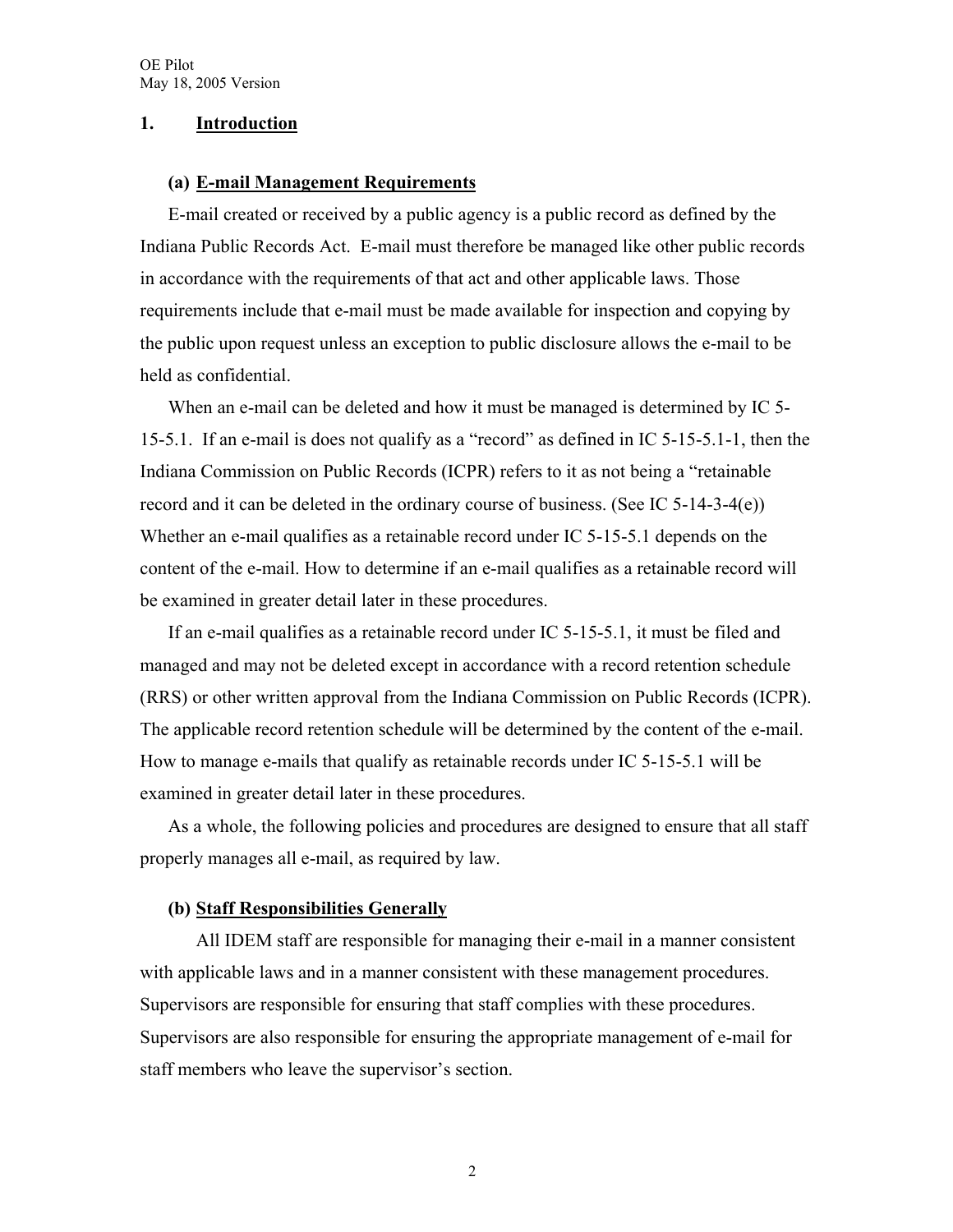In order to comply with these procedures, employees must actively manage their e-mail just as they must actively manage their paper records. To avoid duplication of effort and to ensure that someone is responsible for <u>every</u> e-mail, each employee is exclusively responsible for all the e-mail he/she sends and all e-mail she/he receives from outside IDEM. That means that every time an employee hits the "send" button on an email, he/she is exclusively responsible for saving, filing, retrieving, archiving and deleting that e-mail in accordance with the record retention procedures outlined in this document. The same e-mail management responsibilities apply each time an employee receives an e-mail from outside the agency.

E-mail received from others inside IDEM may be deleted by the recipient at any time because the sender is responsible for saving and managing it. Staff may retain and file e-mail received from other IDEM staff for other work related purposes, but unneeded e-mail should be deleted as soon as it is appropriate to do so. Only the person who sent the e-mail, or received it from outside the agency, is responsible for managing and producing that e-mail when it is requested.

If you have questions on how to file, retrieve or otherwise manage e-mail, you can contact the IT help desk or sign up for one of the  $Q + A$  sessions to be held in the IT training room. A schedule of the  $Q + A$  sessions will be distributed separately.

# **2. Procedures for managing e-mail**

Each employee is exclusively responsible for managing all the e-mail they send and all e-mail they receive from outside IDEM. Managing those e-mail means that each employee must sort, file, retrieve, and archive or delete the e-mail in accordance with these procedures.

**(a) Sorting** involves promptly deleting e-mail when allowed by IC 5-15 and the applicable record retention schedule. *(See Appendix A for guidance on how to determine whether an e-mail is a retainable "record" under IC 5-15.)* Sorting also involves routinely filing e-mail that must be retained for the applicable retention period. *(See Appendix B for guidance on which record retention schedule may apply to a particular e-mail.)* To avoid wasting computer storage space, e-mail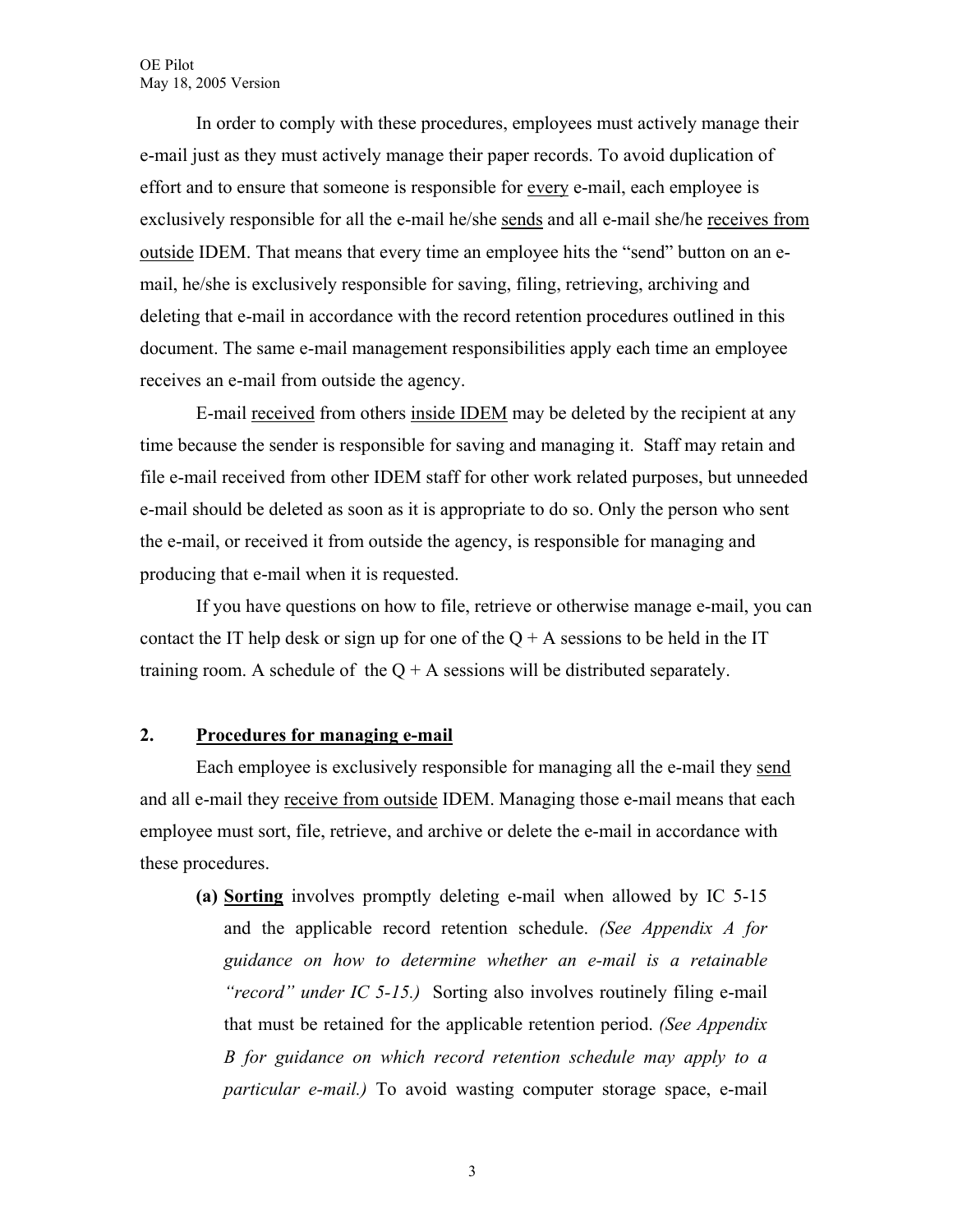should be deleted promptly if it is not a record under IC 5-15 and if it has no further value.

**(b) Filing** e-mail for short-term storage involves moving the e-mail into folders created within the e-mail software. For e-mail that must be retained for longer timeframes, it may also mean printing and filing hard copies of e-mail in a paper file or converting the e-mail into another software format for long-term electronic filing.

Please note the "properties page" of the e-mail is considered part of the email to the extent that it contains additional information about the e-mail, such as who received it and when they opened it. Accordingly, the properties page portion of the e-mail must be retained and filed with the e-mail when it is printed or converted to another software format for long term storage.

When filing e-mail that qualify for confidential treatment, it is a good idea to create a confidential folder and place it within the project folder so you have a place for the confidential e-mail that relate to that project.

E-mail that qualifies as a retainable record under IC 5-15-5.1 must be retained in accordance the applicable record retention schedule (RRS) that has been approved by the Indiana Commission on Public Records (ICPR). The content of the e-mail will determine which RRS applies.

(c) **Retrieving** e-mail means that, upon request, employees must promptly retrieve e-mail for which they are exclusively responsible (that is, sent or received from outside IDEM). E-mail that is retrieved must include the transmission properties of the e-mail. Upon receipt of a public records request or discovery request the IDEM employee responsible for the requested e-mail must find and retrieve it in a timely manner just as they must be able to quickly retrieve and produce paper documents in their possession or control. Each section will develop its own specific system for uniform file-folder creation and filing. This system should be based on, or consistent with, the section's paper filing system. Each section should also develop a system for how and when to convert e-mail to paper or microfiche for long term storage. This long-term storage may require amending or creating applicable record

4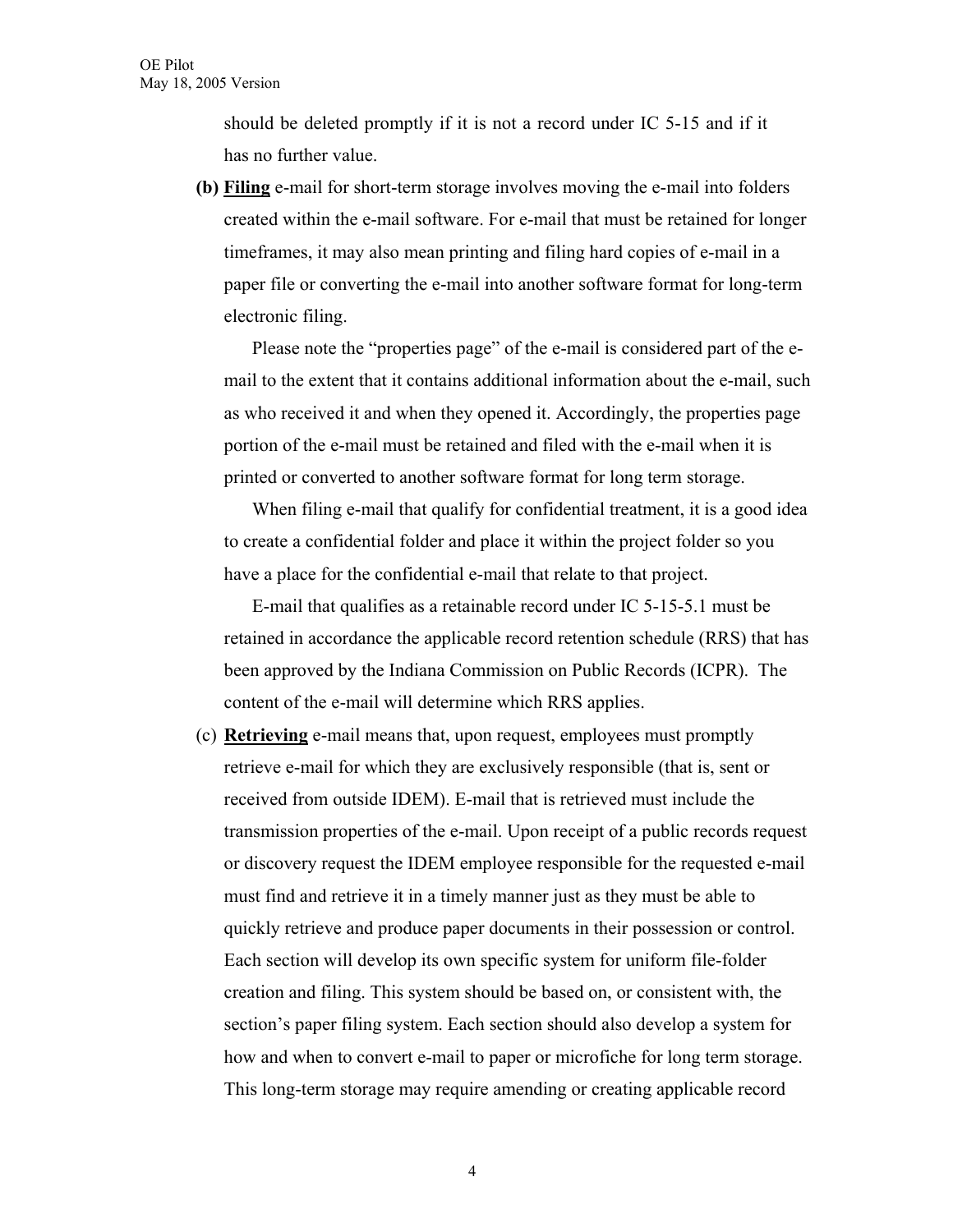retention schedules. These section-specific procedures will allow staff and their Section Chiefs to more easily locate and retrieve e-mail.

- (d) **Archiving or deleting** filed e-mail must be done according to a record retention schedule approved by the ICPR. Archiving for the purposes of IC 5- 15-5.1 involves the long-term storage of a record, including e-mail, according to the applicable retention schedule. The ICPR requires that long-term archiving of any record be done in a format that is "eye-readable-withouttranslation". This generally means printed out or stored on microfiche. As always, the transmission properties of the e-mail are considered part of the email and must be archived with the e-mail.
	- (1) The content of the e-mail determines the applicable retention schedule. Record retention schedules (RRS) must be created and amended to meet programmatic needs. The Indiana Commission on Public Records (ICPR) must approve RRSs before they are effective. *(See Appendix B for guidance on how to ascertain which RRS applies to an e-mail and how to update RRSs as needed.)*
	- (2) To avoid wasting computer storage space, e-mail should be deleted or archived promptly when authorized by the applicable retention schedule. However, records relevant to pending or reasonably anticipated litigation must be preserved even if a RRS allows for its destruction. Such records will be subject to a litigation hold by the Office of Legal Counsel or the Attorney General's office.

As noted elsewhere in these procedures, Section Chiefs will need to fine-tune the application of the procedures to their respective sections. This fine-tuning will include how to name and organize file folders for easy retrieval, when to convert e-mail from electronic to paper storage, and when to update record retention schedules that apply to records handled by the section.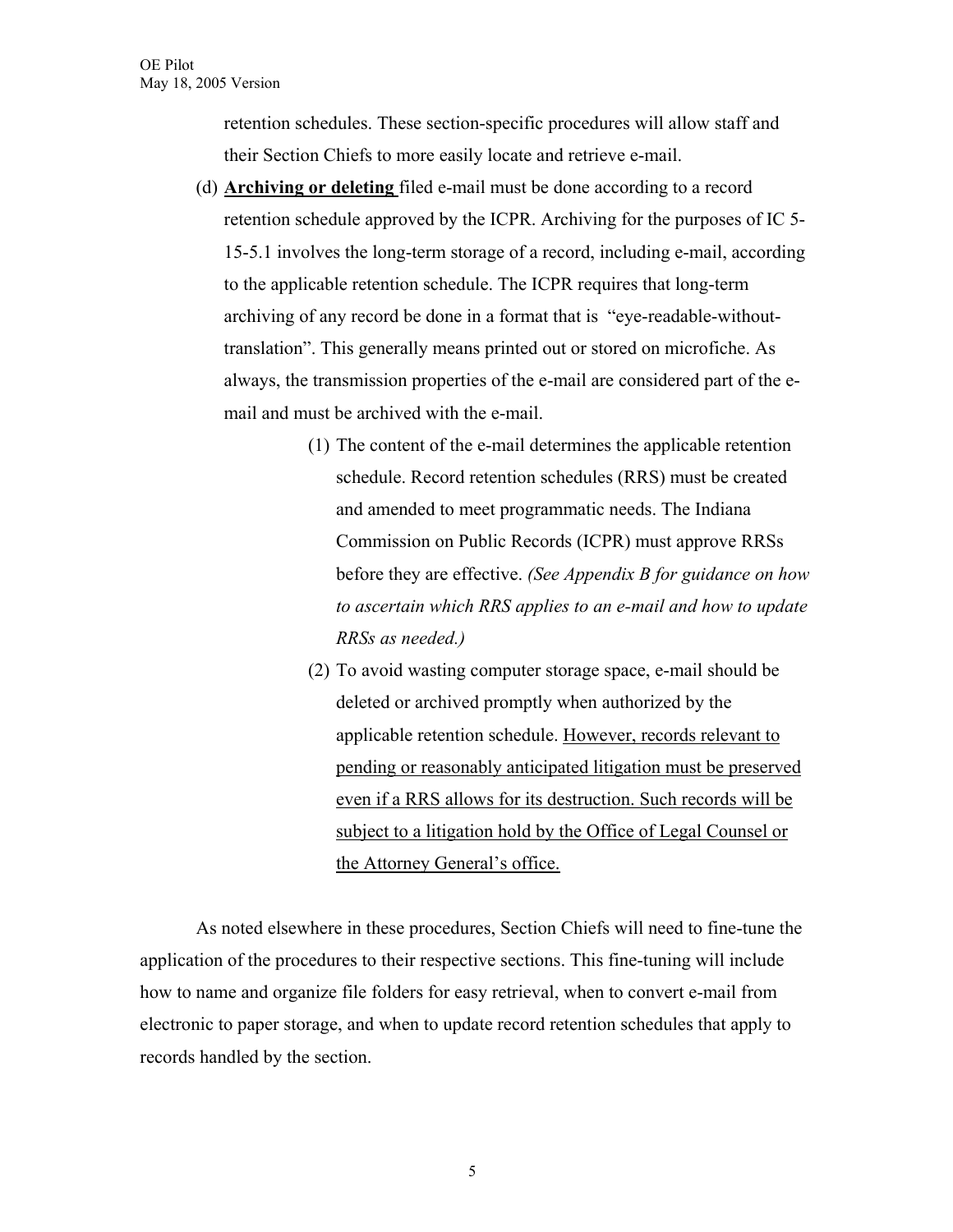## **3. Procedures for managing e-mail when employees leave**

- (a) Each employee is responsible for organizing, filing and archiving e-mail before leaving his or her position at IDEM.
- (b) Supervisors are responsible for ensuring that staff completes their final organization of e-mail before leaving. Supervisors are also responsible for managing, filing, retrieving and archiving the e-mail of their former staff.

## **4. Appropriate content and distribution of e-mail**

## **(a) Carefully consider what you say in e-mail**

Staff should always ensure that the content of their e-mail is professional, courteous and appropriate. Even e-mail that qualifies for confidential treatment can have its confidential character waived by inadvertent disclosure to individuals outside IDEM. It may also have to be revealed to an opposing party in litigation if the e-mail can not be shown to be privileged. Before sending any e-mail, staff should consider how it would reflect on them individually and on IDEM collectively if the e-mail were to appear in the news media, because in some circumstances **IT COULD!** 

## **(b) Know which e-mail can be kept confidential**

Every e-mail written or received during the course of your work as a public employee is considered a "public record" by Indiana's Access to Public Records Act ("APRA"). See IC 5-14-1. This means the public has a right to inspect and copy every e-mail that a public employee writes or receives as part of his job unless the e-mail fits a specific exception to public disclosure in APRA.

 The APRA defines public record broadly as: "any writing . . . that is created, received, retained, maintained, used or filed by or with a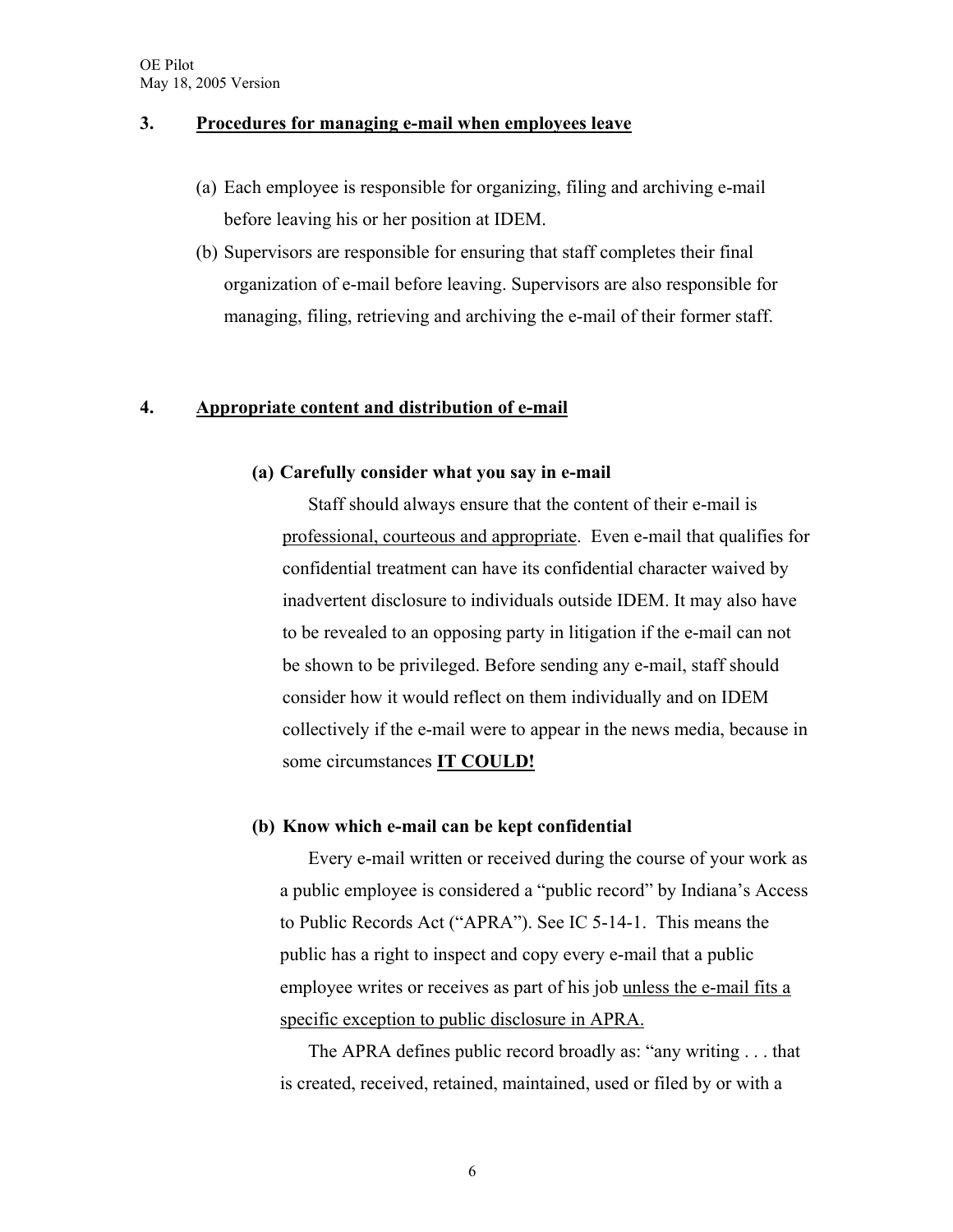public agency and which is generated on paper, . . . magnetic or machine readable media, electronically stored data, or any other material, regardless of form or characteristics." This clearly includes email.

As a public record, e-mail must be made available for public inspection and copying, upon request, during normal business hours, unless the e-mail is specifically excepted from disclosure. The important thing to remember is that e-mail, like all public records, is presumed to be disclosable to the public unless an exception to disclosure clearly applies.

## **(c) Exceptions to public disclosure requirements**

 The Public Records Act specifically lists 31 types of records that may be kept confidential by a public agency. Those most relevant to email at IDEM are as follows:

- (1) Records declared confidential by state law, including, for example, CTAP documents, some Voluntary Remediation documents and some documents exempted from Indiana's public right-to-know law;
- (2) Records containing information claimed to be, or determined to be confidential as a trade secret;
- (3) Records covered by executive privilege: intra-agency or interagency advisory or deliberative material that are expressions of opinion or are of a speculative nature, and are communicated for the purpose of decision-making;
- (4) Records that are subject to the attorney-client privilege;
- (5) Investigatory records of a law enforcement agency;
- (6) Work product of an attorney representing a public agency; and
- (7) Portions of personnel files.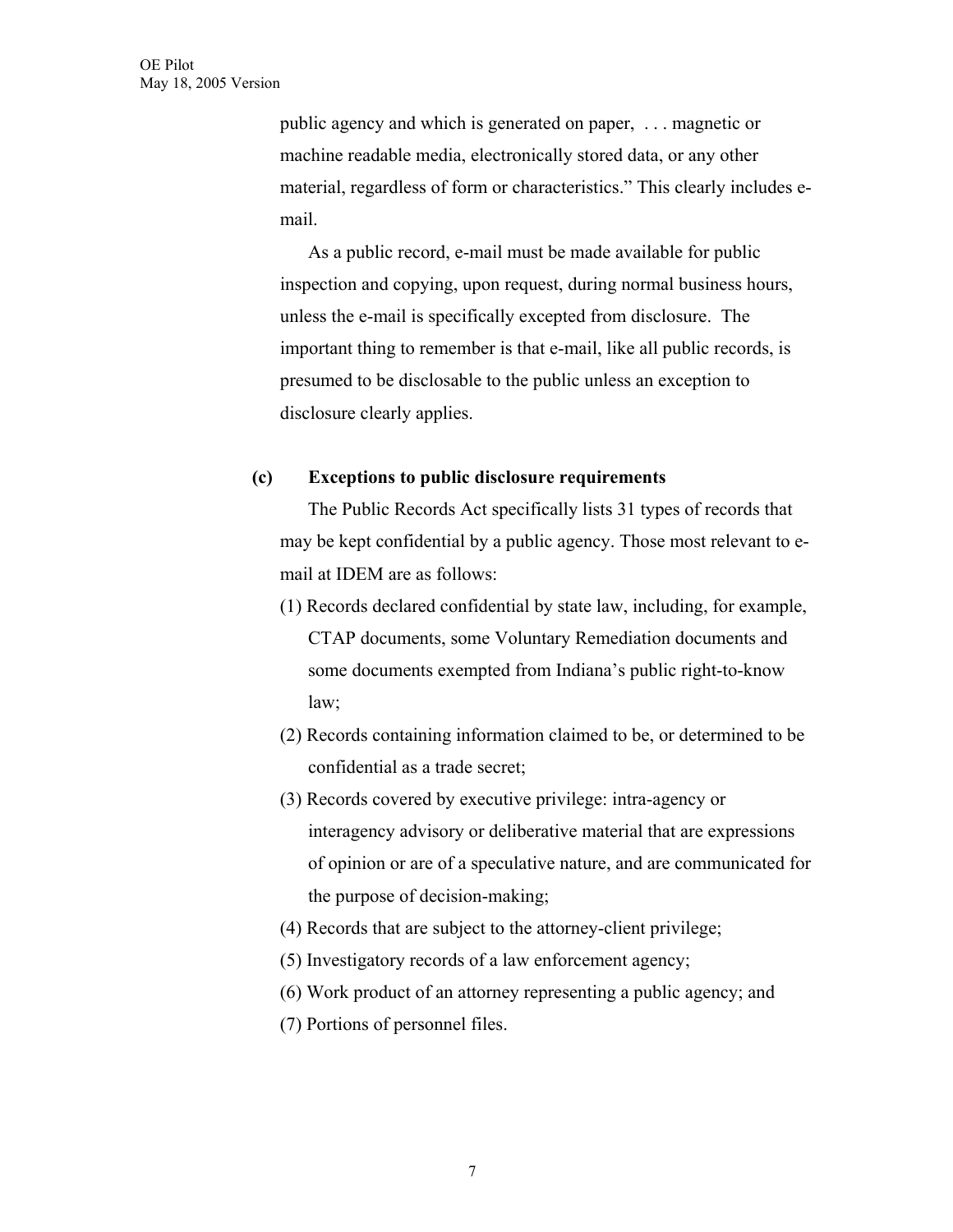There may be others that apply, but if the e-mail fits into one of these or the other 24 exceptions to disclosure, it does not have to be made available for inspection and copying upon request of the public.

# **(d) Labeling confidential e-mail**

Every effort should be made to protect confidential information from being disclosed and from losing its confidential status. Privileged email that is intentionally or accidentally forwarded to someone outside IDEM can lose its privilege. To ensure confidential information is properly protected, employees should do the following before including confidential information in an e-mail:

- (1) Clearly label the e-mail as confidential, and warn the recipient not to forward the e-mail to anyone who is not authorized to receive it. Labeling the subject line of the e-mail as confidential in **bold face type** will make the confidentiality claim apparent when the e-mail is still in the recipient's inbox. This, in turn, will make it less likely that the recipient will accidentally forward the confidential e-mail to someone who is not authorized to see it.
- (2) Create a signature block that claims the e-mail as confidential.
- (3) Name the exception(s) to disclosure you are relying upon for the claim of confidentiality.
- (4) Be aware that public employees who intentionally or knowingly disclose information that is classified as confidential commits a class A misdemeanor. In addition, an employee who recklessly discloses or fails to protect confidential information may be disciplined under personnel policies. See IC 5-14-3-10.
- (5) Be aware that e-mail may be inadvertently transmitted to parties outside IDEM, which can waive any claim of privilege.
- (6) Be aware when sending extremely sensitive information, such as a company's trade secret, that it is possible for e-mail transmitted over the Internet to be intercepted and copied.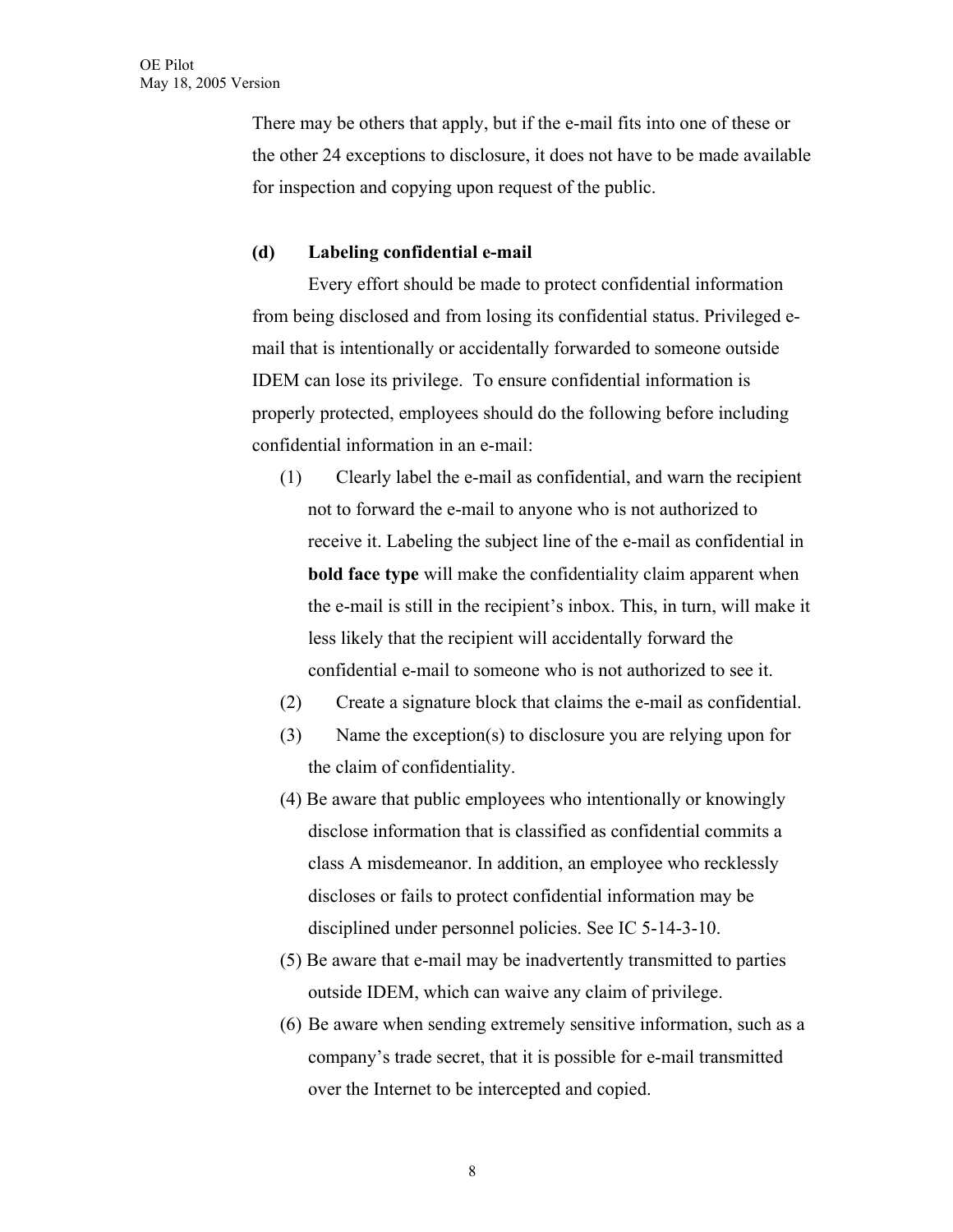(7) Confirm that a more secure form of communication is unavailable or inappropriate.

## **(e) Distribution of e-mail**

Carbon copies should only be sent to those who need a copy. Care should be taken with blind carbon copies.

 When replying to an e-mail sent to you as part of a group, be sure to check the "Reply to sender" box to make sure you're not sending it to the entire group when you intended it for the sender only. Before you respond to all recipients, check to make sure that you are not sending internal, privileged material to someone outside IDEM. Such a disclosure of privileged material will usually waive the agency's ability to claim the privilege.

# **5. Permissible use of state resources**

 $\overline{a}$ 

 *Indiana Ethics: A Guide to the Ethics Laws* says: "You may not use state materials, funds, *property*, personnel, facilities or equipment for anything other than state business unless the use is permitted by written policy or regulation." (Emphasis added.) Using state computers and electronic communications system for personal use violates the state's ethics policy, unless the use is authorized by the IDEM policy on Limited Personal Use of State Resources*(Footnote*[1](#page-10-0)*)*.

Prior to being given access to an IDEM computer, IDEM employees are required to sign a user's agreement that prohibits them from using state resources or e-mail for anything other than state business. A copy of that signed agreement is maintained in each employee's personnel file. In accordance with that agreement, "IDEM reserves the right to monitor the use of state-provided equipment and information including, but not limited to, electronic mail, Internet, Intranet, and

<span id="page-10-0"></span><sup>1</sup> The full text of the IDEM de minimis use policy is on the IDEM shared drive at: Shared drive/Agency/Policies/Limited Personal Use of State Resources Policy.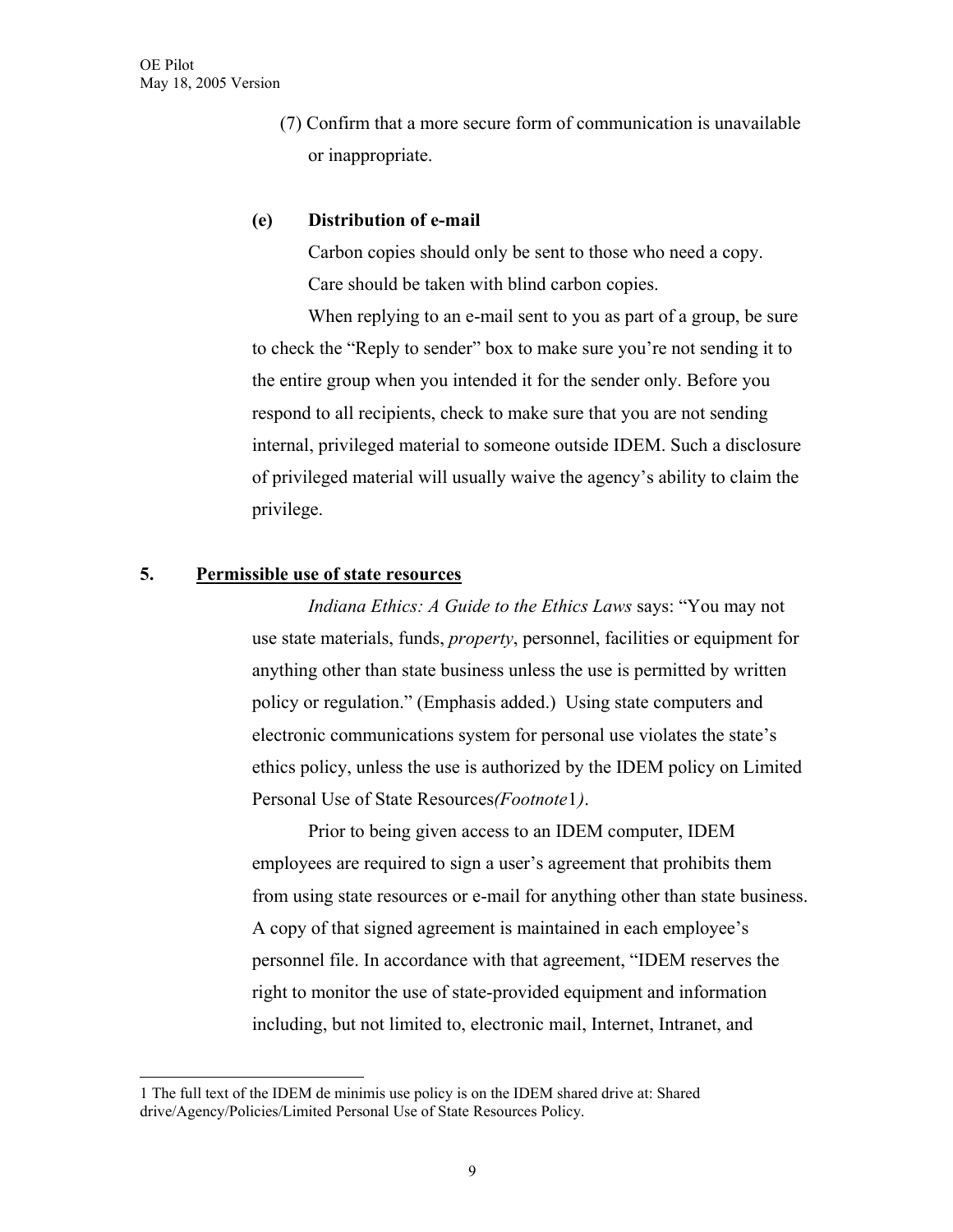Extranet." While IDEM will refrain from accessing employee's e-mail unless there is reasonable cause for doing so, IDEM may review e-mail correspondence for any employee at any time for business, policy, security, legal, or personnel actions without the foreknowledge of that employee. Therefore, employees should exercise professionalism in all email communication. Misuse of the e-mail system may result in disciplinary action, up to and including termination.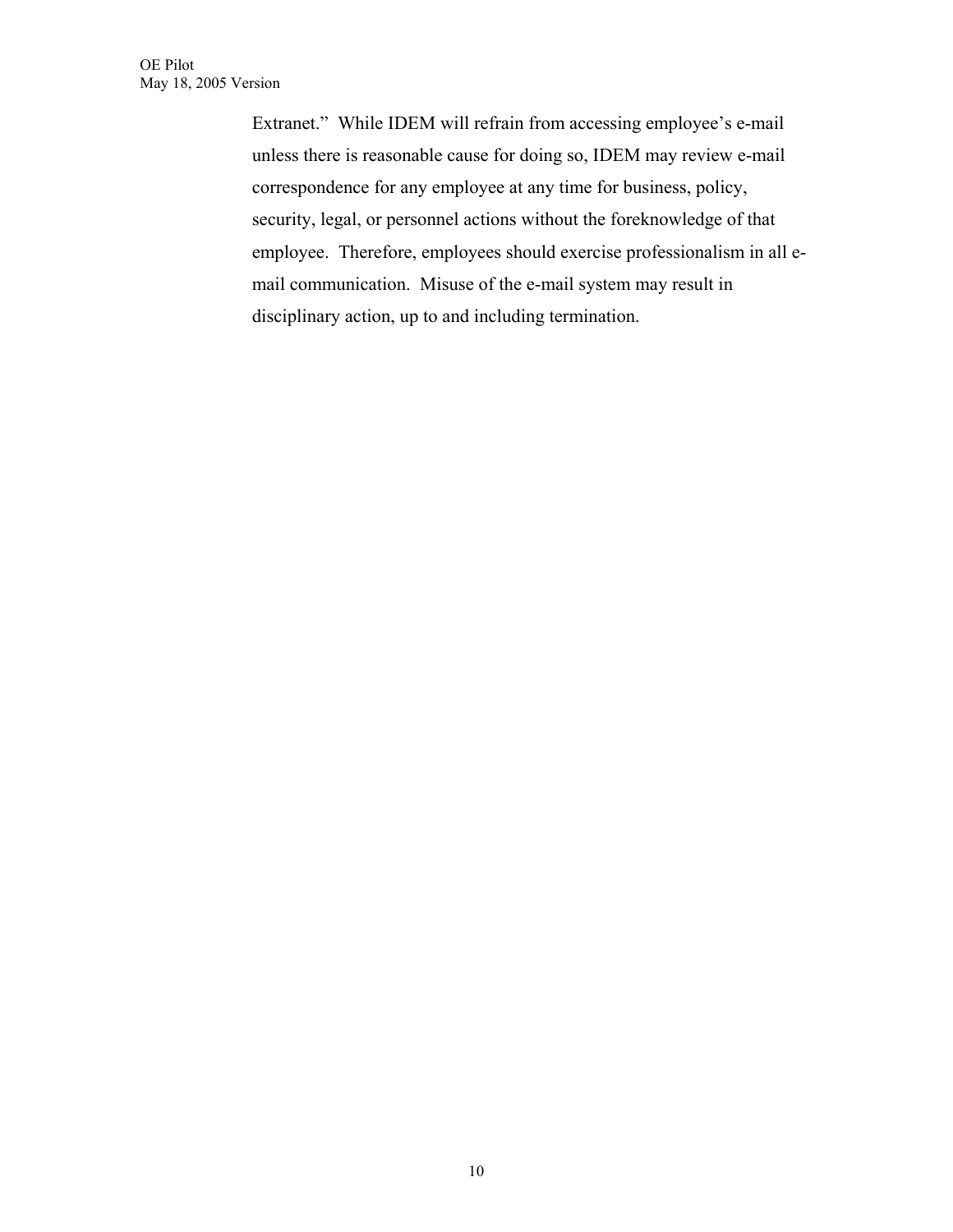# **Appendix A**

# **E-mail that do not qualify as "records" under IC 5-15-5.1**

The Public Records Act provides: "(1) public records subject to IC 5-15 may be destroyed only in accordance with record retention schedules under IC 5-15; or (2) public records not subject to IC 5-15 may be destroyed in the ordinary course

of business." IC 5-14-3-4(e) *(underline added)*

Public records not subject to IC 5-15 are those that are not covered by the

definition of "record"*(Footnote* [2](#page-12-0)*)* under IC 5-15-5.1-1, which provides:

"Record" means all documentation of the informational, communicative or decisionmaking processes of state government, its agencies and subdivisions made or received by any agency of state government or its employees in connection with the transaction of public business or government functions, which documentation is created, received, retained, maintained, or filed by that agency or its successors as evidence of its activities or because of the informational value of the data in the documentation, and which is generated on:

(1) paper or paper substitutes;

 $\overline{a}$ 

(2) photographic or chemically based media;

(3) magnetic or machine readable media; or

(4) any other materials, regardless of form or characteristics. *(underline added)* 

Accordingly, for an e-mail to qualify as a retainable "record" under this definition it must be:

- 1. documentation of the informational, communicative or decisionmaking processes of state government that is;
- 2. made or received in connection with the transaction of public business or government functions; and
- 3. which is created, received, retained, maintained or filed by the agency as evidence of its activities or because of the informational value of the data in the document.

<span id="page-12-0"></span><sup>2</sup> As a point of clarity, the ICPR prefers to refer to "records" subject to IC 5-15-5.1-1 as "retainable records."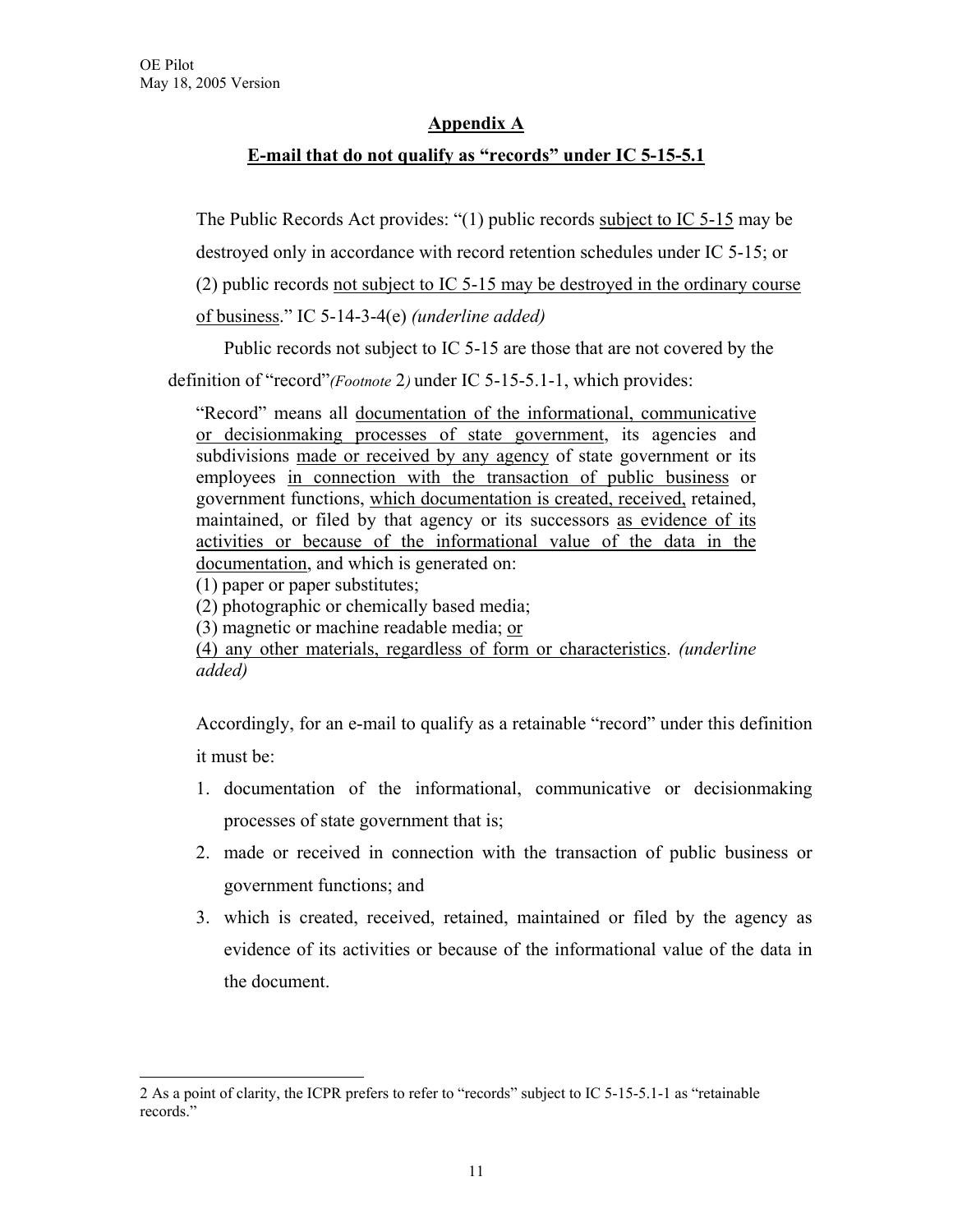IDEM e-mail is clearly documentation of its communicative process. However, some of those e-mail are not "made or received in connection with the transaction of public business or government functions." For example, personal e-mail would not qualify if it is not related to IDEM business. Similarly, unsolicited sales offers, commonly referred to as "spam," would also not qualify as being received in connection with the transaction of public business. Personal e-mail and spam would therefore not qualify as retainable records under IC 5-15- 5.1, which means that they could be deleted in the ordinary course of business.

Even if IDEM e-mail relates to "the transaction of public business or government functions," it still might not qualify as a retainable "record" under IC 5-15. If the e-mail is not also created, received, retained, maintained or filed by IDEM "as evidence of its activities" or "because of the informational value of the data in the [e-mail]" then it may be deleted in the ordinary course of business. It is not always completely clear when IDEM has an e-mail but not "as evidence of its activities" or "because of the informational value of the data in the [e-mail]." Examples of these types of e-mail could include an e-mail scheduling a meeting or a conference call, or an e-mail used to transmit attached materials that does not add information to the transmitted materials. Such facilitative e-mail does not have the informational value to qualify as a retainable record.

Two (2) additional examples of documents that are not retainable records for the purposes of IC 5-15 are defined in IC 5-15-5.1-1 as "nonrecord materials" and "personal records".

"Nonrecord materials" is defined as "all identical copies of forms, records, reference books, and exhibit materials which are made, or acquired, and preserved solely for reference use, exhibition purposes, or publication and which are not included within the definition of record." *(underline added)*. This term specifically includes identical copies and reference materials, but can also include other documents not included within the definition of record.

"Personal records" means:

(1) all documentary materials of a private or nonpublic character which do not relate to or have an effect upon the carrying out of the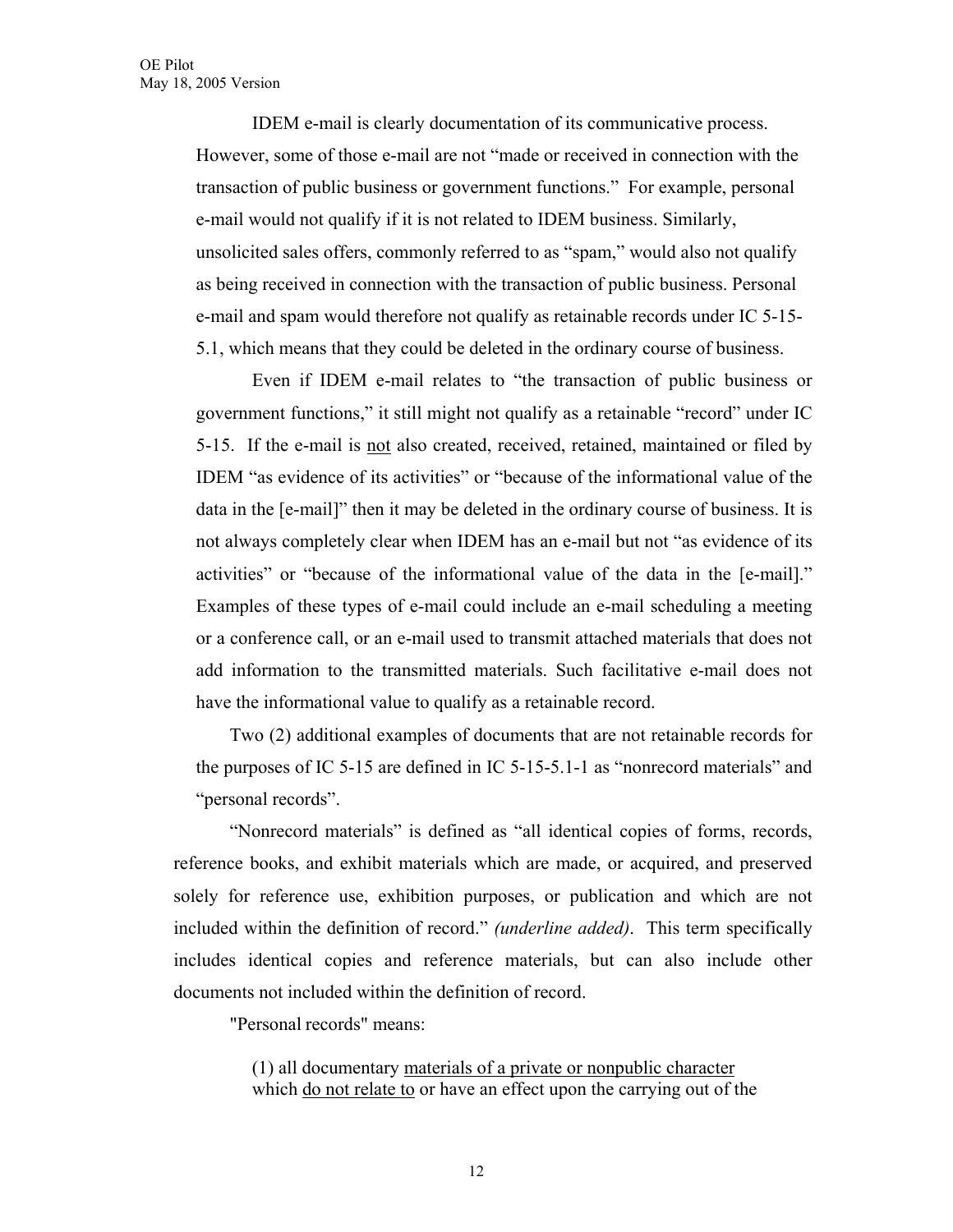$\overline{a}$ 

constitutional, statutory, or other official or ceremonial duties of a public official, including: diaries, journals, or other personal notes serving as the functional equivalent of a diary or journal which are not prepared or utilized for, or circulated or communicated in the course of, transacting government business; or (2) materials relating to private political associations, and having no relation to or effect upon the carrying out of constitutional, statutory, or other official or ceremonial duties of a public official and are not deemed public records. *(underline added)* 

IDEM has developed the following list of the types of e-mail that are not retainable records under IC 5-15-5.1 and may therefore be deleted in the ordinary course of business. This list has been submitted to and approved by the ICPR in accordance with IC 5-15-5.1-6. *(Footnote* [3](#page-14-0)*)* This list may be supplemented and resubmitted for approval to the ICPR when additional types of e-mail are identified as not qualifying as retainable records.

- 1. Personal e-mail unrelated to IDEM business.
- 2. Spam or unsolicited advertisements or sales promotions.
- 3. E-mail that is only facilitative and not substantive. For example, e-mail that does nothing more than schedule a meeting, or e-mail used to transmit attached materials that does not add information to the transmitted material. (*Please note that on some occasions it will be appropriate for staff to save these facilitative e-mail as evidence of the transmission.)*
- 4. Attachments to e-mail that are identical copies of forms, records, reference books, and exhibit materials which are made, or acquired, and preserved solely for reference use, exhibition purposes, or publication.
- 5. Attachments to e-mail that are identical to documents or records that are stored and managed outside the e-mail system pursuant to approved record retention schedules.

<span id="page-14-0"></span><sup>3</sup> IC 5-15-5.1-6 provides in pertinent part: "The commission shall . . . apply the definition of record to any governmental material so questioned . . . "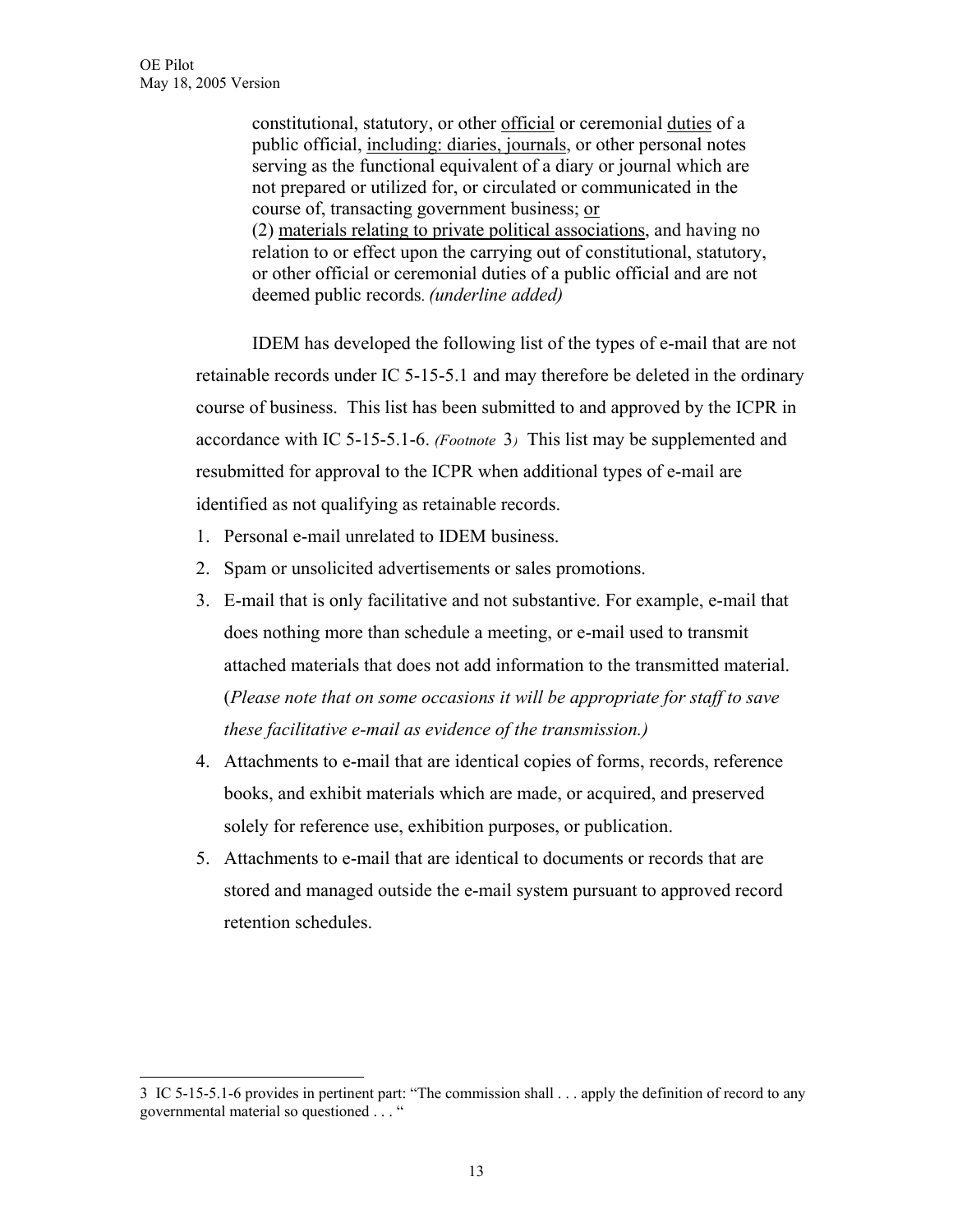## **Appendix B**

## **Record Retention Schedules as they apply to E-mail**

As mentioned in the foregoing procedures, e-mail that qualifies as a "record" under IC 5-15-5.1, may be deleted, destroyed or archived only when authorized by the applicable record retention schedule (RRS). The applicable RRS for e-mail is determined by the content of the e-mail. For example, e-mail advising on a particular permit issuance or denial will likely be covered by the RRS for internal correspondence about that type of permit. Similarly, e-mail received as a public comment on a permit will be covered by the retention schedule for such a public comment.

Each section must determine which record retention schedules apply to their commonly created and received records, including e-mail. Sections may also need to occasionally review their retention schedules and amend and update them as necessary. Record retention schedules can be created or updated in consultation with the Office of Legal Counsel and the Central File Room. New or amended RRSs must be approved by the Indiana commission on public records before becoming effective.

In addition, general record retention schedule, or those that have been approved for use by all state agencies, may be applicable to some e-mail. The following examples of general record retention schedules have been copied from the ICPR web page and may be applicable to some e-mail:

### GRADM-3

POLICY FILES-APPOINTING AUTHORITIES, DEPUTIES, AND DIVISION DIRECTORS These office files document substantive actions of administrative agency appointing authorities, deputy directors, and division directors. These records constitute the official record of an agency's performance of its functions and the formation of policy and program initiatives. This series may include various types of records such as correspondence, memos, and reports concerning agency policy and procedures, organization, program development and reviews. May be partially Confidential,  $[IC 5-14-3-4(b)(6), (2003 IC Supplement)]$ 

TRANSFER to the COMMISSION ON PUBLIC RECORDS, STATE ARCHIVES DIVISION, after three (3) years; for EVALUATION, SAMPLING, or WEEDING pursuant to archival principles.

### GRADM-4

### GENERAL FILES

These could includes memos and letters from the following categories:

a) Staff response to routine public inquiries,

b) General information concerning an administrative agency's programs, products and/or services,

c) Any other non-policy related file.

DESTROY after three (3) years.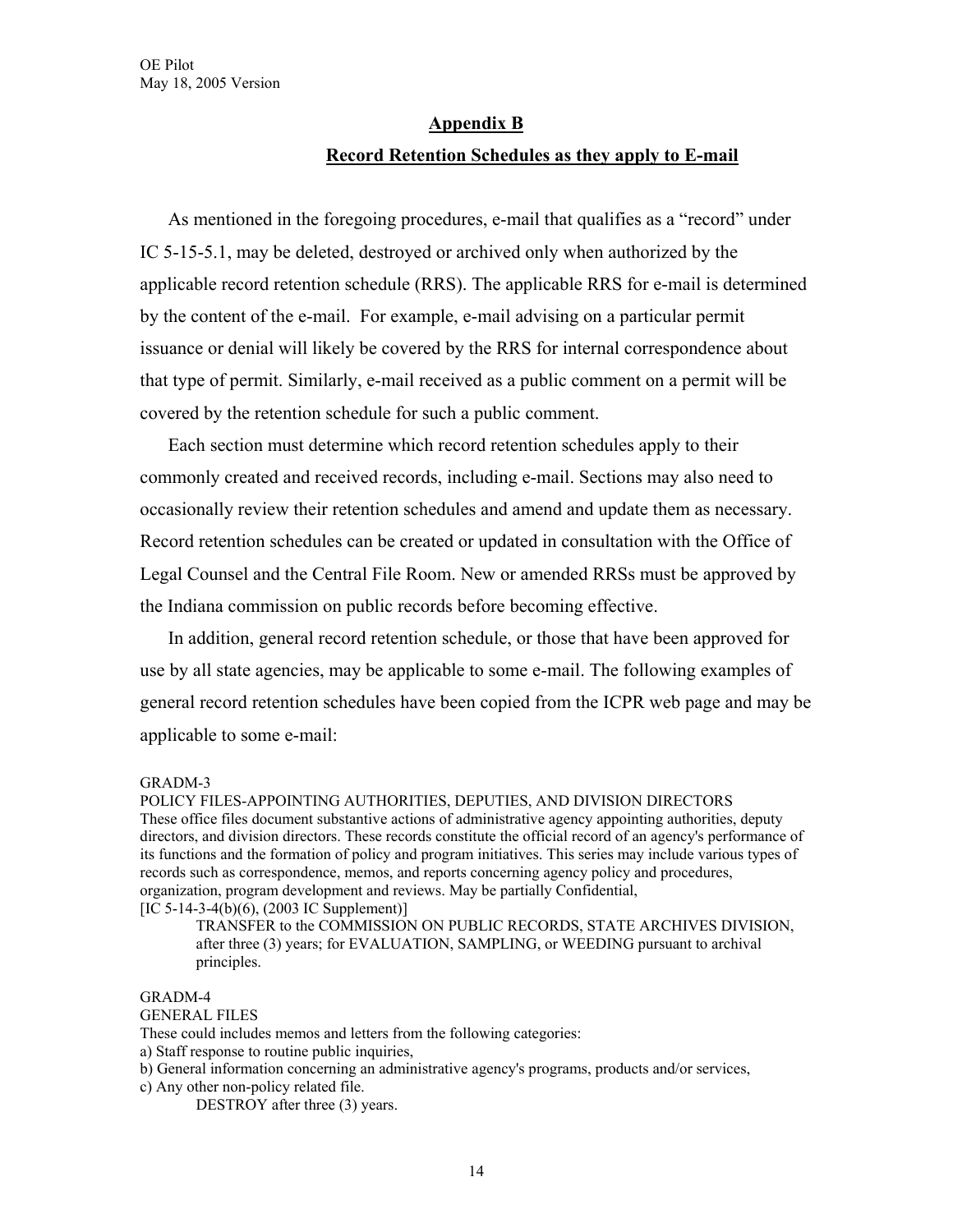OE Pilot May 18, 2005 Version

#### GRADM-5

### BUDGET WORKING PAPERS

Deliberative papers related to budget formulation process for a state agency. These records may be examined by authorized staff of the State Budget Agency engaged in preparing the budget report [see IC 4- 12-1-8(a), 1998 Edition)] These records are retained by a state administrative agency and are **not** the records maintained by the State Budget Agency. May be Confidential, [IC 5-14-3-4(b)(6), (2003 IC Supplement)]

TRANSFER to the RECORDS CENTER two (2) years after the end of the affected biennial budget. DESTROY after an additional four (4) fiscal years in the RECORDS CENTER. TOTAL RETENTION: Eight (8) fiscal years after the end of that biennial budget period.

### GRADM-6

#### CODE AND RULE DRAFT WORKING PAPERS

Includes records created by a state agency related to the legislature's review of proposed laws or adoption of administrative rule(s). These records may be Confidential, [IC 5-14-3-4 (b)(6), (2003 IC Supplement)].

TRANSFER to the COMMISSION ON PUBLIC RECORDS, STATE ARCHIVES DIVISION, for EVALUATION, SAMPLING, or WEEDING pursuant to archival principles; two (2) years after the end of the year the statute was first introduced in the General Assembly or the proposed or final rule first published in the Indiana Register.

### GRADM-7

### AS SUBMITTED BUDGETS

Includes new programs requested, justifications, and breakdown of money requested. Also may include back-up media for the electronic record copy of the As-Submitted Budget. The State Budget Agency lists this record on its latest approved Records Retention and Disposition Schedule with transfer to the State Archives Division, Commission on Public Records, after four (4) years. This record is the copy retained by a state administrative agency and **not** the record copy maintained by the State Budget Agency.

TRANSFER to the RECORDS CENTER two (2) years after the end of the affected biennial budget. DESTROY after an additional four (4) fiscal years in the RECORDS CENTER. TOTAL RETENTION: Eight (8) fiscal years after the end of the biennial budget period.

### GRADM-8

#### PUBLIC INFORMATION FILES

Typical administrative files could contain correspondence, publications, maps, drawings and related records. Administrative files could be used to respond to public inquiries on policies or programs or miscellaneous agency projects.

TRANSFER to the COMMISSION ON PUBLIC RECORDS, STATE ARCHIVES DIVISION, for EVALUATION, SAMPLING or WEEDING pursuant to archival principles when outdated or replaced.

### **Archiving E-mail**

Please remember that the Indiana Commission on Public Records requires that final

archiving of e-mail must be done in a format that is "eye-readable-without-translation."

This means that it must be printed on paper or stored on microfiche or microfilm. Record retention schedules should reflect this.